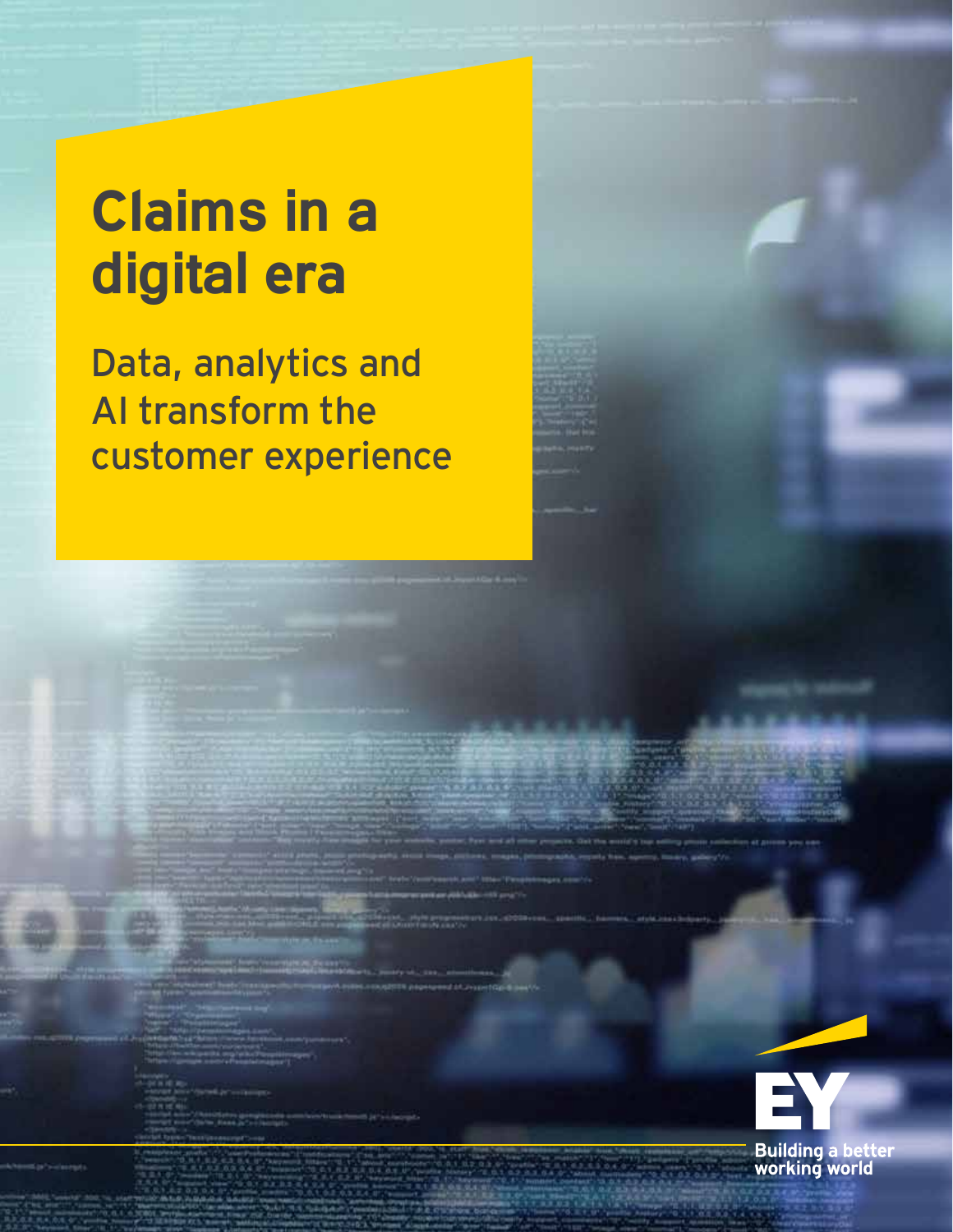aims are a paradox for the<br>
insurance industry. Neither<br>
consumers nor insurers want<br>
claims to occur, but when<br>
they do, they are critically important to insurance industry. Neither consumers nor insurers want claims to occur, but when both parties. Consumers want speedy resolutions, clear communications about status and, as a bonus, a personal touch. Insurers are looking for efficiency and accuracy and to eliminate the risk of fraud or litigation with claimants.

When the claims process breaks down, consumer satisfaction falls and insurer costs go up – that is the penalty effect of a bad claims experience. In this sense, every claim is a "moment of truth." In the low-touch relationship between consumers and their insurance companies, claims handling may represent the most important and meaningful interactions.

That is why insurers are advised to look beyond mere cost savings and seek a richer, more data-driven and analytics-enabled customer experience that incorporates artificial intelligence (AI) and other advanced technologies. Insurers that get it right will transform claims from a necessary back-office function into a source of competitive advantage, market differentiation and increased customer loyalty.

#### **Achieving a seamless customer experience**

Insurers need to position themselves to win the future against an increasing range of competitive threats, such as InsurTechs and other nontraditional players who may enter the market. With some InsurTechs offering digital claims processing that can be initiated from mobile devices and completed within seconds, the pressure is on insurance companies to move beyond incremental improvements.

To achieve the vision of a seamless and differentiating customer experience, insurers should:

- Determine which existing data sets can be used to enhance the claims process
- Identify external data and advanced technologies that can be applied to further reduce costs and remove friction
- Define and emulate the practices from experienced leaders and the particular insurance use cases that can be piloted and deployed to greatest effect
- Begin to build the required data and analytics capabilities

#### **Claims customer experience — why it matters**

**87%:** policyholders who believe the claims experience impacts their decisions to remain with insurers

# 

**Speed of settlement, process transparency:** the most important contributors to the customer experience

*Source: EY Global consumer insurance survey*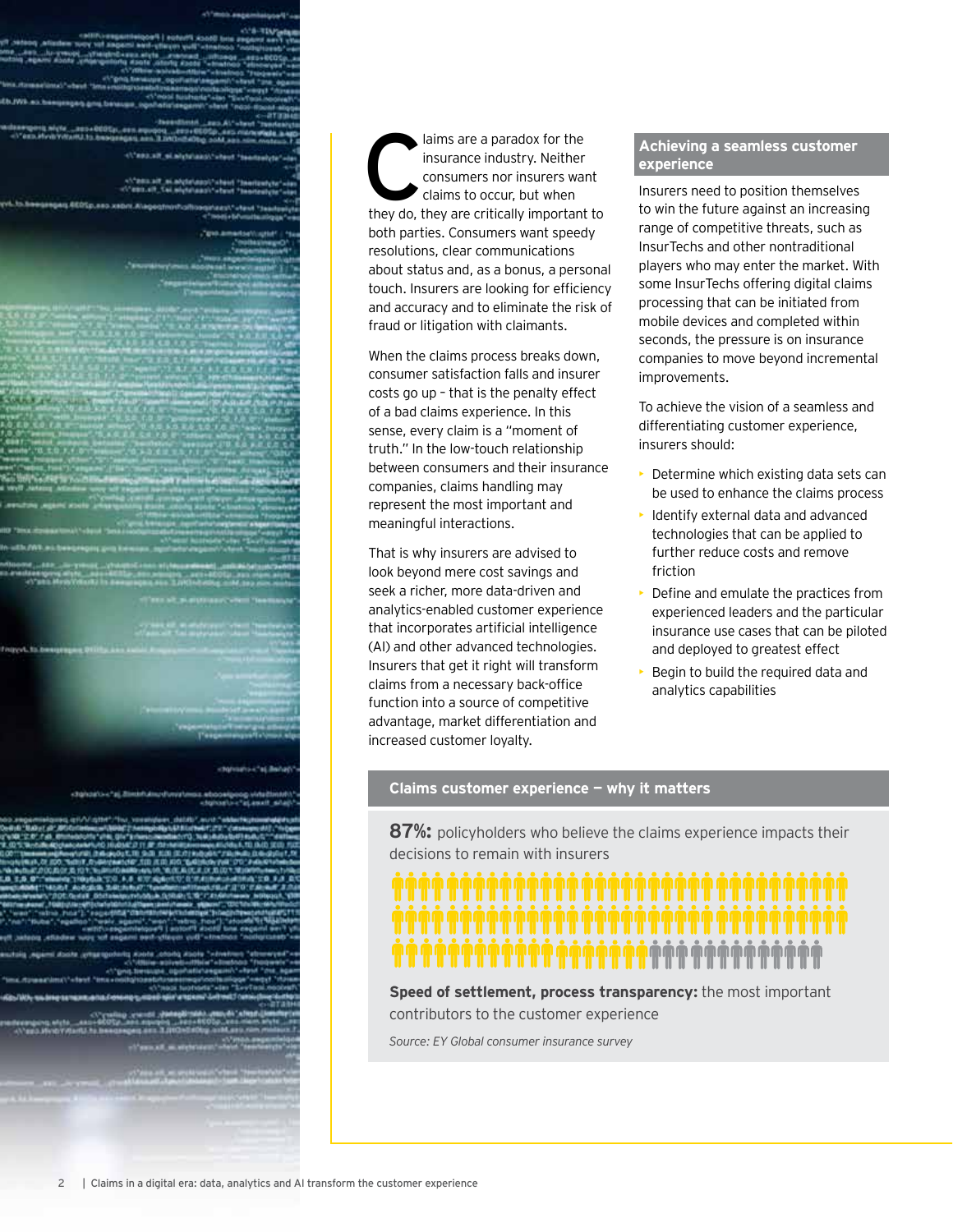## **The age of experience: insurers vs. the leaders**

Historically, claims organizations have not been very effective or sophisticated in harnessing the wide variety of data available to them. Today, however, the opportunities are too compelling and potential threats to customer retention too severe to ignore. After all, today's consumers have higher expectations than ever when it comes to efficiency, accuracy and personalization of service offerings – thanks to the very high standards by leading firms in e-commerce, consumer electronics and transportation. Seamless and intuitive self-service transactions are the rule in a wide range of industries, but an exception in insurance.

#### **Customer experience expectations**

Given that claims is often the most visible, customer-facing function in the insurance business, it is no wonder that it will be measured against other consumer-centric sectors and companies.

#### **Insurers may ask themselves if they offer:**

- Personalization capabilities, such as 1:1 pricing, choice of repair facilities, usage-based products, car pickup and delivery services, and tailored recommendations
- Real-time status updates, fasttrack claims payouts and electronic submission of documents
- A single point of contact and hasslefree experience overall

Social media has also upped the ante for insurers relative to the customer experience. The risks and costs of a bad claims experience can be amplified if customers choose to share their dissatisfaction through social media or consumer review sites. Social channels also give customers access to more

information about the companies they do business with – information the companies do not necessarily control. The proliferation of advertising by attorneys seeking claimants suggests there are many dissatisfied claimants.

#### **Data and analytics in the customer journey**

The most important difference between the experience offered by insurers and that delivered by digital bellwethers from other industries is the latter's use of data and analytics to define every step of the customer journey, from promotional offers and upselling recommendations to product returns and complaint handling. They deeply mine their own customer records and external data sets (including social media streams) to thoroughly understand customers' needs, gauge customers' value and take specific actions based on those insights. This is a proven strategy to achieve customer centricity at scale, with clear applications to the claims process.

#### **The customer experience business case for insurers**

The business case for enhanced experiences has been demonstrated in virtually every other major industry through:

- Higher revenue, market share and/or share of wallet
- Improved customer satisfaction
- Increased retention rates.

To date, few insurers have committed to differentiating based on a high-quality claims experience. Thus, the industry faces something of a "chicken or the egg" question: **is there no upside to a positive claims experience or has that upside simply never been realized because no insurer has tried to achieve it?**

Still, **early returns on investments in customer experience are encouraging:** both legacy carriers and InsurTech start-ups have attracted accolades for recent digital improvements to the claims experience. The most successful efforts:

- Effectively combat the downside by mitigating the penalty effect and controlling costs
- Seize the upside in the form of increased efficiency and loyalty and better claimant outcomes
- Minimize regulatory and media activity related to contentious claims

**The bottom line: a data-driven and analytics-enabled claims experience can balance the competing imperatives of financial performance and customer satisfaction.**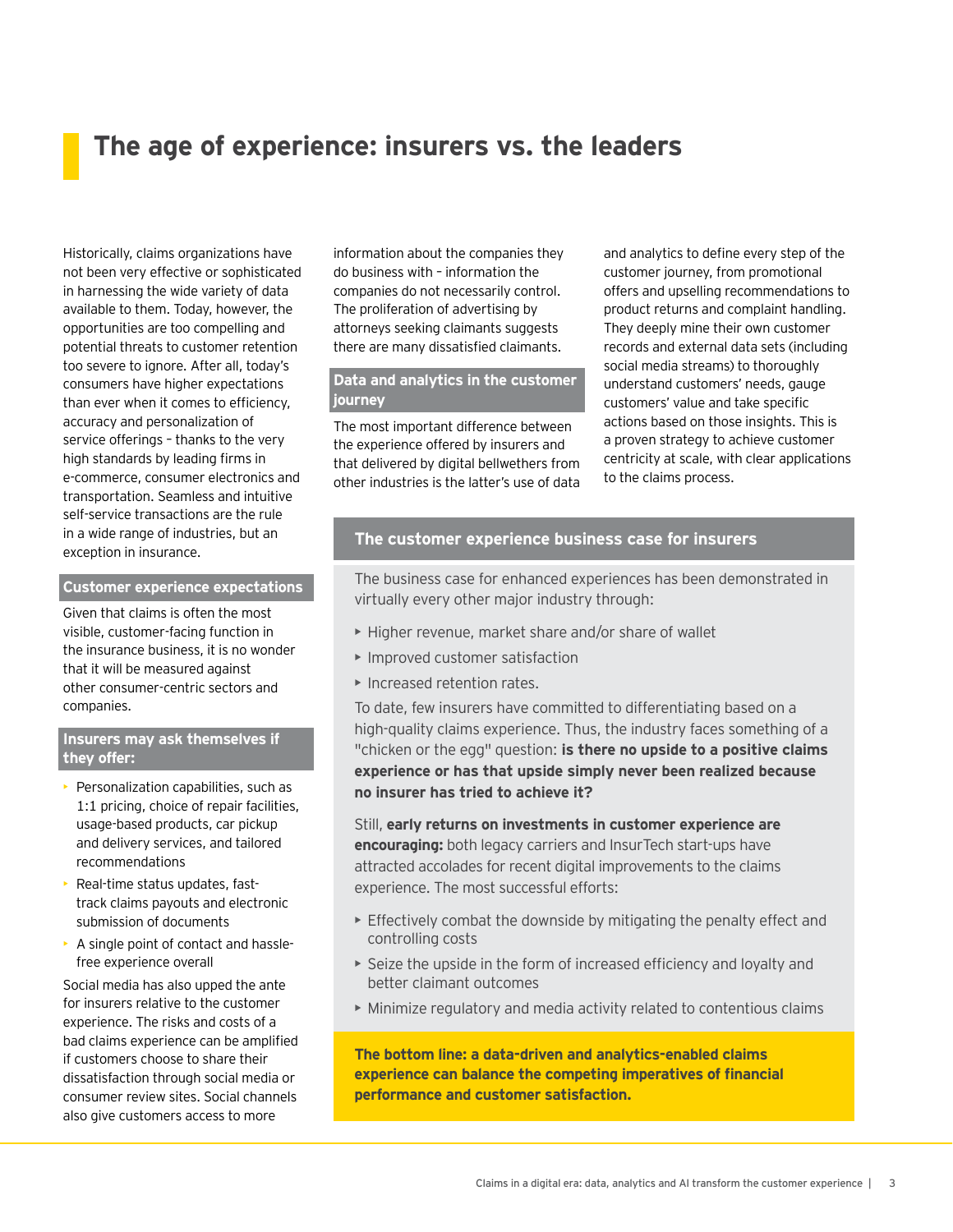## **What matters to claimants — and how to deliver it**

Our insurance consumer research confirms that speed, efficiency and transparency are among the most important characteristics of a quality claims experience. Better data can help streamline steps in the claims process, setting the foundation for an enhanced experience and, ultimately, notouch claims resolution for many claims.

#### **Streamlining claims processes**

Consider the options for insurers seeking to streamline or fully automate "no-touch" or straight-through processing for many basic claims:

- Property and casualty (P&C) insurers can use historical repair data to dramatically decrease estimating times for different types of vehicles and homes. They can also better manage repair costs and quality based on deeper analysis of these data sets.
- Advanced telematics data (including video imagery) can be instantaneously captured during an automobile accident and downloaded from the cloud to automatically trigger a first notification of loss (FNOL) entry. Underwriters can "score" the data to determine the extent of loss relative to the automobile's current value.
- Social media data can be analyzed to detect fraudulent claims.
- Drones and satellites can survey damage and collect information about property damage to initiate claims before a homeowner makes contact.
- Via intuitive apps or other interfaces, insureds can submit photos of damage to their homes or vehicles to initiate the claims process, provided there is no sign of fraudulent behavior (which analytics programs can evaluate).
- AI can be used to scan claims for the likelihood of fraudulent behavior, while robotic process automation (RPA) can automatically pay claims that fall within certain risk and financial parameters.

#### **Customer engagement**

Now consider the options for more timely and personalized service:

- "Chatbots" issue notifications to the policyholder regarding claims status and payment amounts.
- Voice analytics assesses customer sentiment during phone calls. with appropriate classification and prioritization of resolution.
- Behavioral analytics are applied to model likely customer needs and identify high-value policyholders or those likely to dispute a claim.
- Analysis of customer records can identify claimants facing renewal and good candidates for purchasing additional products.

In some of these cases, a quality claims experience can pay immediate dividends. In all of them, insurers can proactively engage at key points during the claims life cycle, with accurate and consistent information delivered on a timely and transparent basis. At the same time, claims teams can focus on high-value interactions, high-risk claims and other exceptions.

#### **Common use cases for data and analytics in claims**

- **Satellite and drone imagery:** capture and analyze satellite data for more accurate damage assessments after storms or natural disasters
- **Voice/biometrics:** analyze recording of contact center conversations to identify customers at risk of a negative claims experience, and to match the right claims handlers to the right claimants
- **Automation and no-touch processing:** leverage RPA to process all low-risk claims under a certain threshold; then expand straight-through processing to a broader pool of losses, reviewing claims types and policyholder history to evaluate claims risk
- **Vendor analytics:** Combine internal data and geospatial modeling techniques to determine best-performing vendors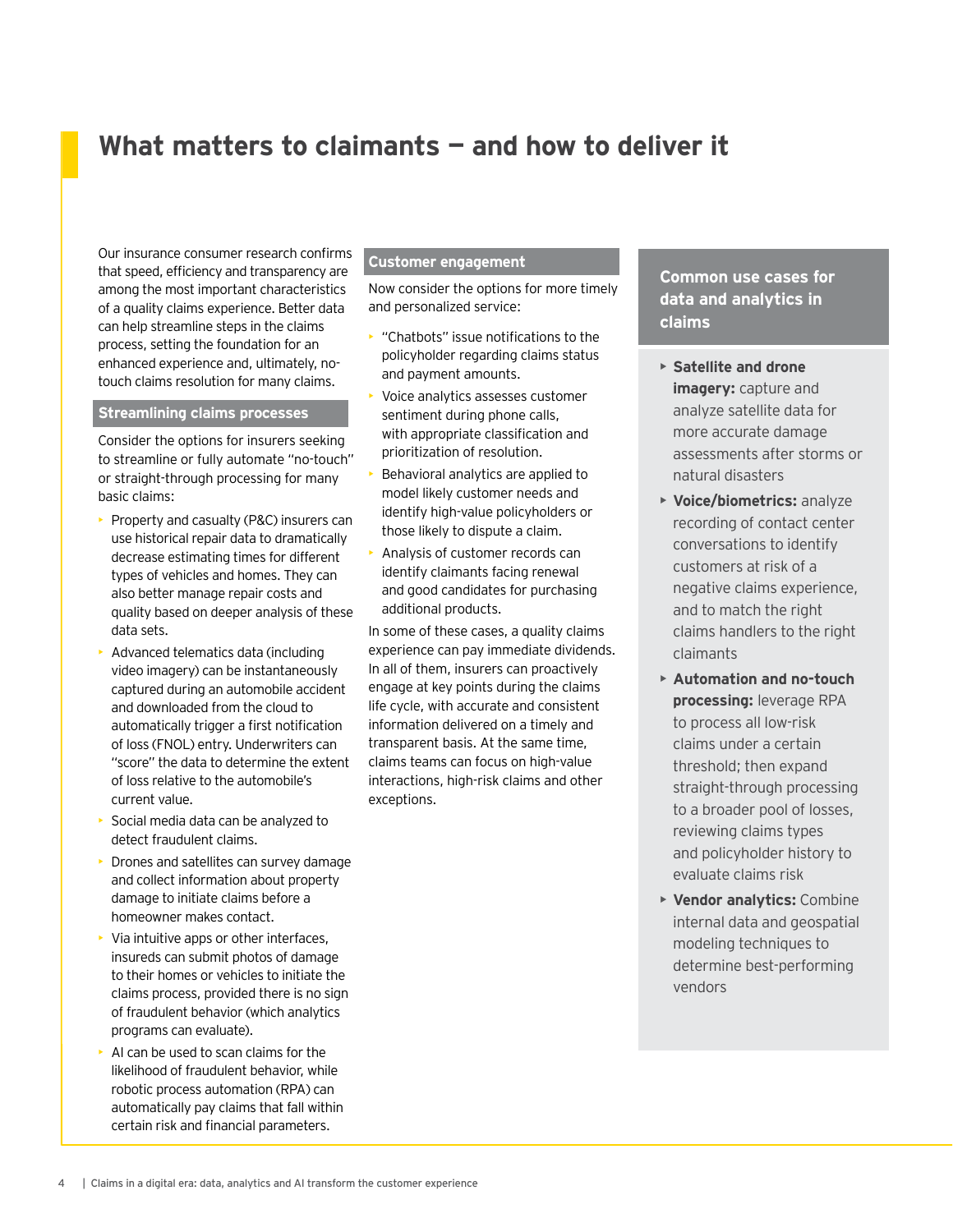## **Claims transformation in action: addressing the claims process with telematics data**

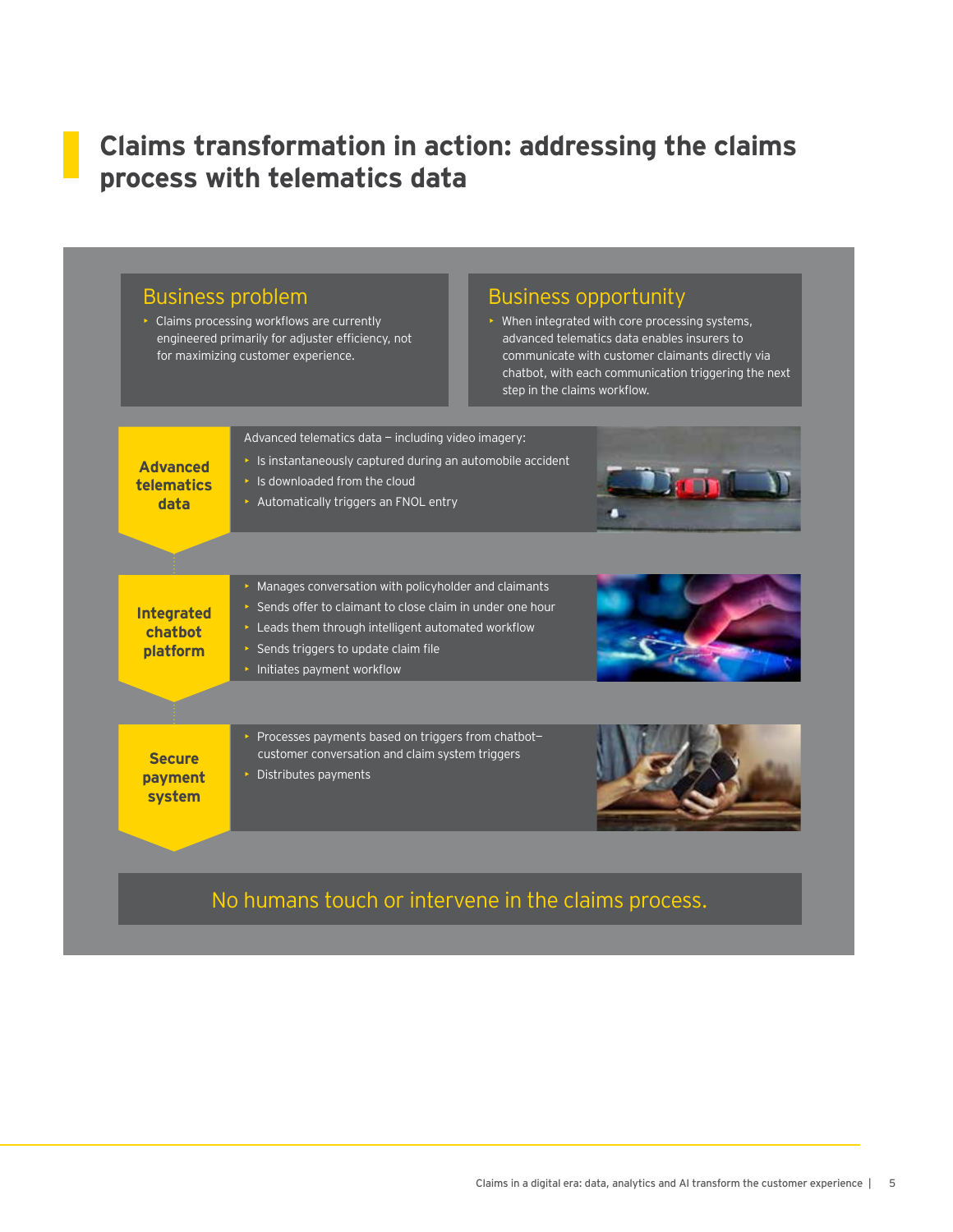

## **First steps forward: where to start for a better claims experience**

As the previous examples show, there are many steps in the claims process that insurers can digitize and streamline for a better experience, no matter where they are on the maturity curve today. The path to full claims transformation is traversed in a series of well- thoughtout steps that produce useful learnings and incremental value. Substantial improvements do not necessarily require new technology or huge teams of data scientists.

Most insurers can and should start with the data they already have before looking to external data streams or adopting RPA, AI or other advanced technologies. They must also recognize that these once-futuristic-seeming technologies are ready for everyday use in claims.

#### **Data**

The priority should be to use data to create full views of individual claims from multiple perspectives. Internally, that means transactional data and historical customer data.

#### **Useful external data streams include:**

- Weather data
- Consumer credit data
- 
- Medical billing patterns<br>• General loss details information
- Social media

All of these inputs will help evaluate future risk and leakage risks and support potential process and experience improvements.

#### **Technology**

More mature organizations will look to leverage new data storage and management technologies, such as data lakes, as the basis for advanced analytics and real-time visualization.

The most forward-looking insurers may build out data science teams to probe large and diverse data sets stored in analytics ecosystems.

Machine learning and visualization techniques can help predict claims risk with greater accuracy and certainty. They can also provide a consistent claims handling approach relative to unbiased reserving, litigation, subrogation and other claim processes. It is important to note that the benefits of more data and more effective analytics extend beyond the customer experience in claims.

#### **Organizational factors**

A better experience in claims is not simply a matter of better technology. Culture and a willingness to embrace change also matter. Test-and-learn approaches may be necessary for insurers with limited digital capabilities. For instance, they may begin by piloting automated processing for claims of relatively small amounts or trying bot-driven notification systems to improve communications. Many insurers must overcome risk-averse cultures to encourage experimentation and "fast failures" in the spirit of learning what works.

Some early-adopting insurers have embraced analytics labs or customer experience centers of excellence, where relatively low-risk and low-cost experiments can be carried out in controlled environments. For instance, organizations can analyze the costs and benefits of no-touch processing for claims within certain parameters, and creating special "SWAT teams" of experienced claims adjusters to focus on the claims that merit human review and intervention.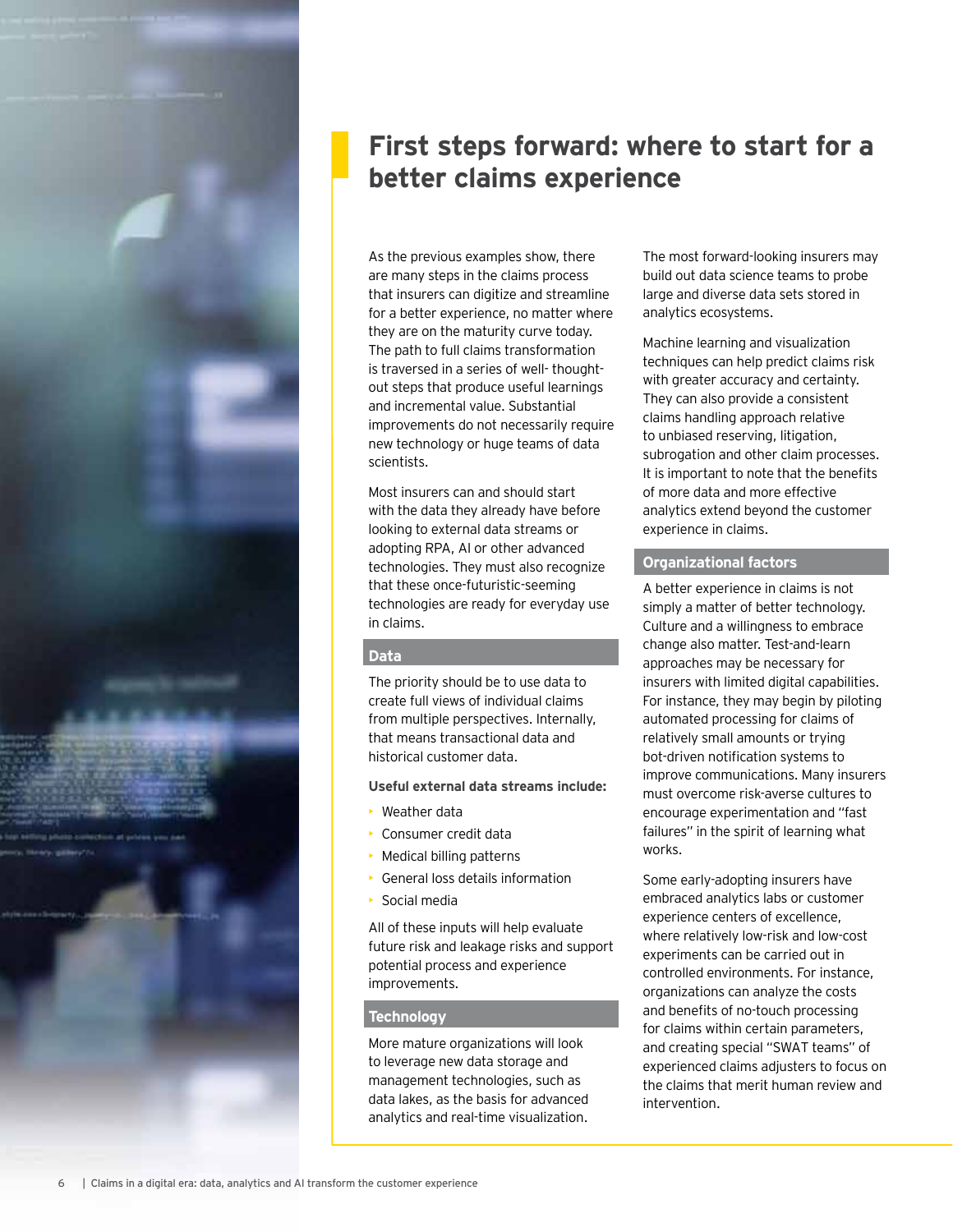## **The path forward to enhanced claims experience**

No matter where they are on the maturity curve, claims organizations can start to advance the experiences they offer.

| <b>Intermediate</b>                                                                                                                                                                                                | <b>Advanced</b>                                                                                                                                                                                                                                                         |
|--------------------------------------------------------------------------------------------------------------------------------------------------------------------------------------------------------------------|-------------------------------------------------------------------------------------------------------------------------------------------------------------------------------------------------------------------------------------------------------------------------|
| Expand automated claims<br>handling to more claims types<br>and amounts<br>▶ Deploy drones as "adjusters"<br>Establish analytics Centers of<br>Excellence in claims<br>Expand use of chatbots for<br>communication | • Use visualization and modeling<br>to assess claims risk<br>Implement machine learning for<br>anti-fraud<br>Expand claims volumes handled<br>via RPA-enabled straight-<br>through processing<br><b>Evaluate medical treatments</b><br>and repair effectiveness against |
|                                                                                                                                                                                                                    | leading practices                                                                                                                                                                                                                                                       |
|                                                                                                                                                                                                                    | $\triangleright$ Seek more external data sources                                                                                                                                                                                                                        |

## **The bottom line: the experience is everywhere**

Customer experience was once largely the realm of marketing and service teams. Now, the proliferation of digital channels means the customer experience is everywhere customers interact with companies – from social media to brick-and-mortar spaces to billing and accounting. Further, the experience matters most where customers say it does. In insurance, that means the claims process.

To seize this unique "moment of truth" opportunity to strengthen customer loyalty and boost retention, forward-looking insurers will leverage an expanded set of data and adopt more sophisticated analytical tools and techniques. Indeed, more effective use of data and analytics is one of the best ways for insurers to simultaneously improve financial performance, differentiate from competitors and deliver what customers want, which in claims is a fast, accurate, transparent and personalized experience.